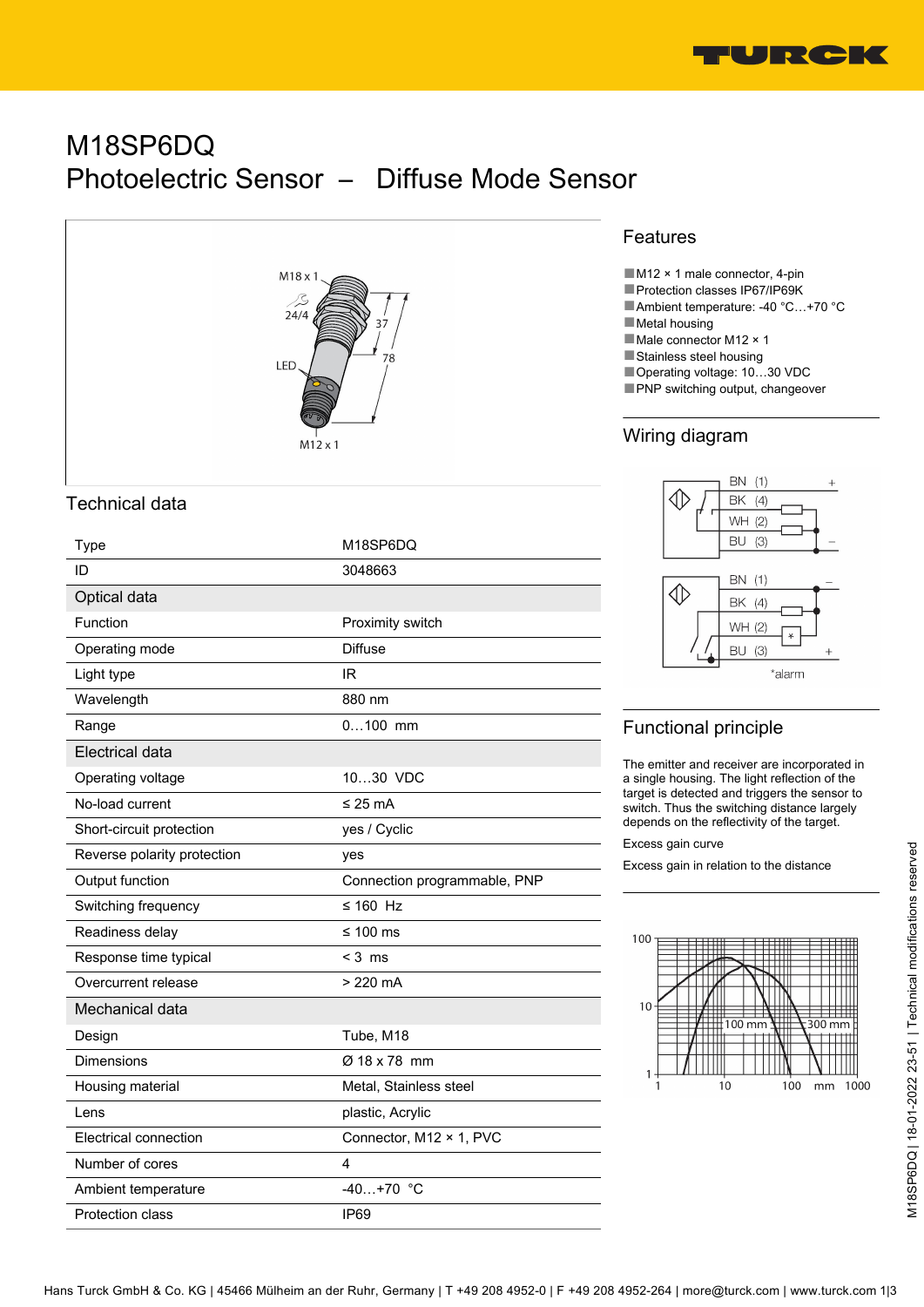

## Technical data

| Special features       | Chemical-resistant<br>Encapsulated<br>Wash down<br>Resistant to chemicals |
|------------------------|---------------------------------------------------------------------------|
| Power-on indication    | LED, Green                                                                |
| Switching state        | LED, Yellow                                                               |
| Error indication       | LED, green, Flashing                                                      |
| Excess gain indication | LED                                                                       |
| Alarm display          | <b>LED yellow Flashing</b>                                                |
| Tests/approvals        |                                                                           |
| Approvals              | CF                                                                        |
|                        |                                                                           |

### Accessories